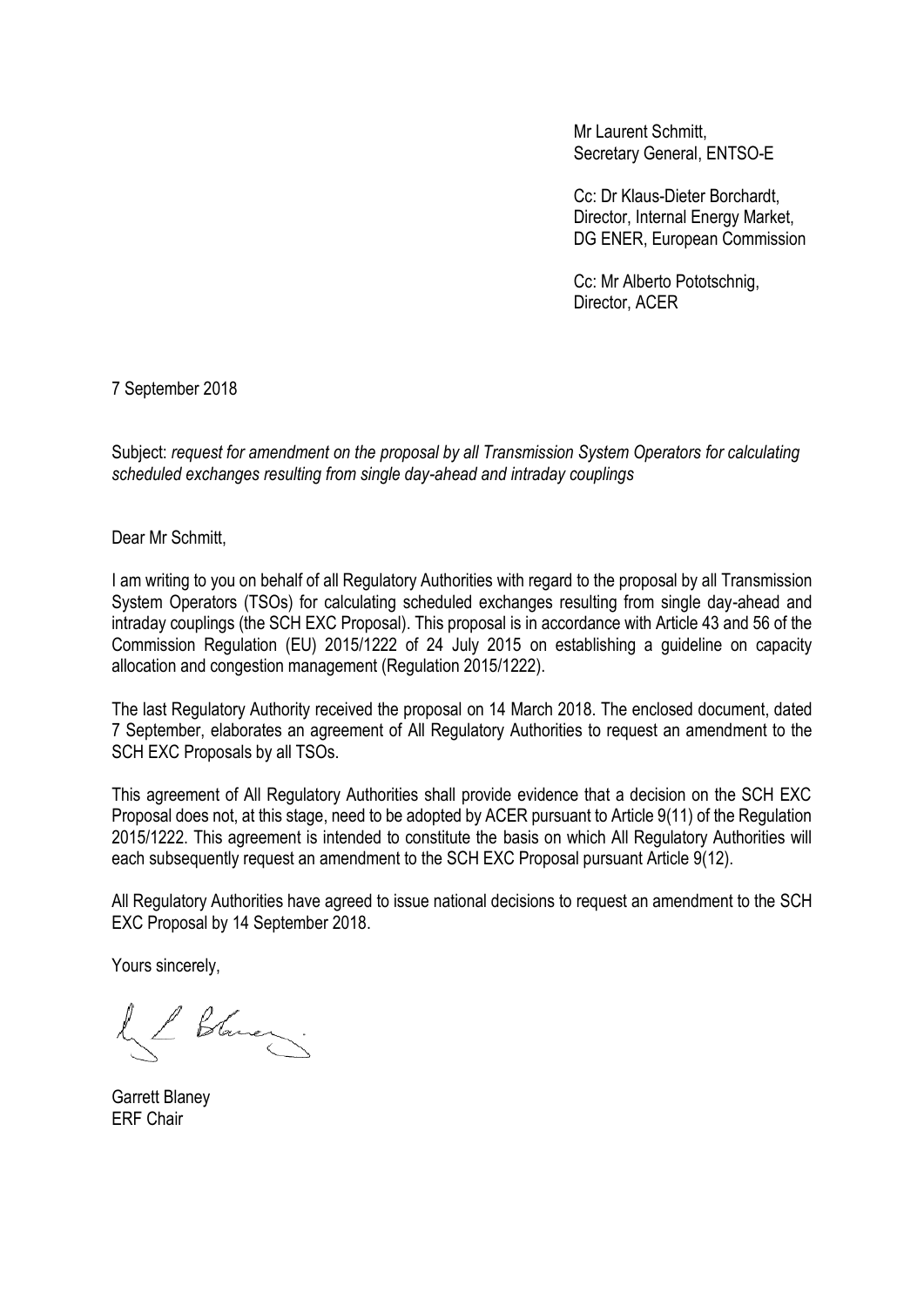# **REQUEST FOR AMENDMENT OF ALL REGULATORY AUTHORITIES COORDINATED THROUGH THE CACM TF**

**ON**

**ALL TSOs' PROPOSALS FOR CALCULATING SCHEDULED EXCHANGES RESULTING FROM SINGLE DAY-AHEAD AND INTRADAY COUPLINGS (SCH EXC)**

**7 September 2018**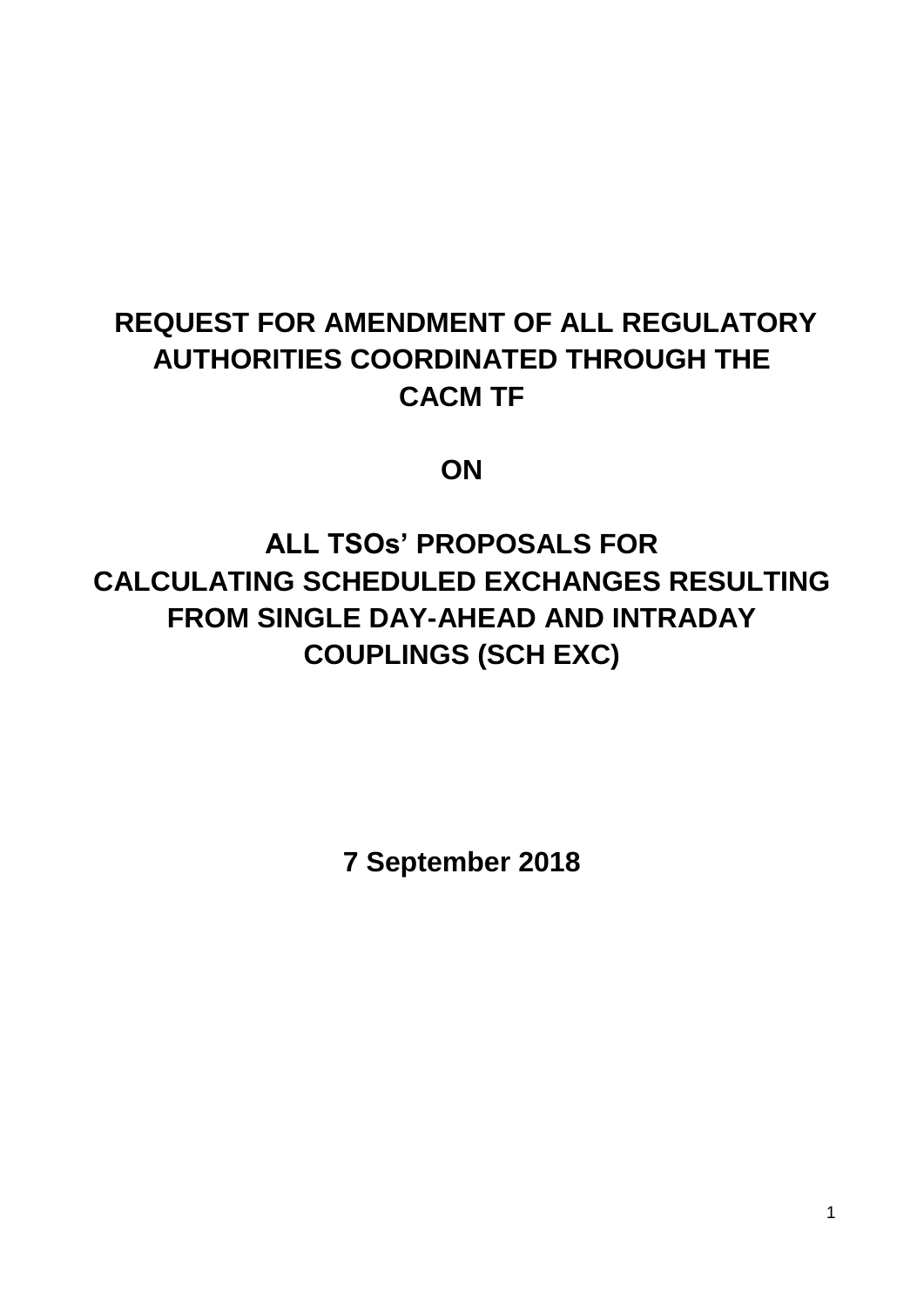# **I. Introduction and legal context**

Article  $43(1)$  of Regulation 2015/1222<sup>1</sup> requires that, by 16 months after the entry into force of this Regulation, TSOs which intend to calculate scheduled exchanges resulting from day-ahead coupling shall develop a proposal for a common methodology for this calculation (hereafter referred to as: "the SCH EXC Proposal").

Article 56(1) of the CACM Guideline requires that, by 16 months after the entry into force of this Regulation, TSOs which intend to calculate scheduled exchanges resulting from intraday coupling shall develop a proposal for a a common methodology for this calculation.

In line with Article 9(9) of the CACM Guideline the proposal must include a proposed timescale for its implementation and a description of the expected impact on the objectives of the CACM Guideline.

In line with the above Articles, some RAs subsequently received these SCH EXC methodologies on 14 December 2016.

Following the submission of the methodologies, on 14 March 2017 a letter was sent by the Agency to the European Commission, on behalf of all RAs, to ask for an interpretation on whether all TSOs, including those who did not submit the methodologies on 14 December 2016, should develop and submit a common SCH EXC methodology for approval by regulatory authorities (RA).

On 1 June 2017, the European Commission responded that it is up to the RAs to decide whether it is more efficient to involve all TSOs in the development of the SCH EXC methodologies or not. Subsequently, all RAs agreed that all TSOs should submit a common methodology for both dayahead and intraday. In a letter dated 22 September 2017, all RAs requested all TSOs to submit a common methodology by 31 December 2017.

Following the receipt of the RAs' letter, all TSOs eleborated on common SCH EXC methodologies for the day-ahead and intraday timeframes. Due to discussions between TSOs and NEMOs on the inclusion of the calculation of scheduled exchanges between NEMO trading hubs, TSOs indicated that the deadline set by RAs will not be feasible. Therefore, RAs agreed in December 2017 to prolong the deadline for submission of the common methodolody until 28 February 2018. The last RA received the common SCH EXC methodology for the day-ahead and intraday timeframes on 14 March 2018.

According to Article 9(7)(d) of the CACM Guideline these proposals must be subject to the approval of all Regulatory Authorities (RAs) of the concerned region which in this case includes all RAs, as confirmed by the European Commission

This document elaborates an agreement of All Regulatory Authorities to request an amendment to the SCH EXC Proposals by all TSOs, dated 7 September, on the all TSOs' proposals for calculating scheduled exchanges resulting from single day-ahead and intraday couplings, in accordance with Article 43 and 56 of the Commission Regulation (EU) 2015/1222 of 24 July 2015 establishing a guideline on capacity allocation and congestion management (Regulation 2015/1222).

<sup>-</sup>1 "Commission Regulation (EU) 2015/1222 of 24 July 2015 establishing a guideline on capacity allocation and congestion management", hence referred to as "CACM Guideline".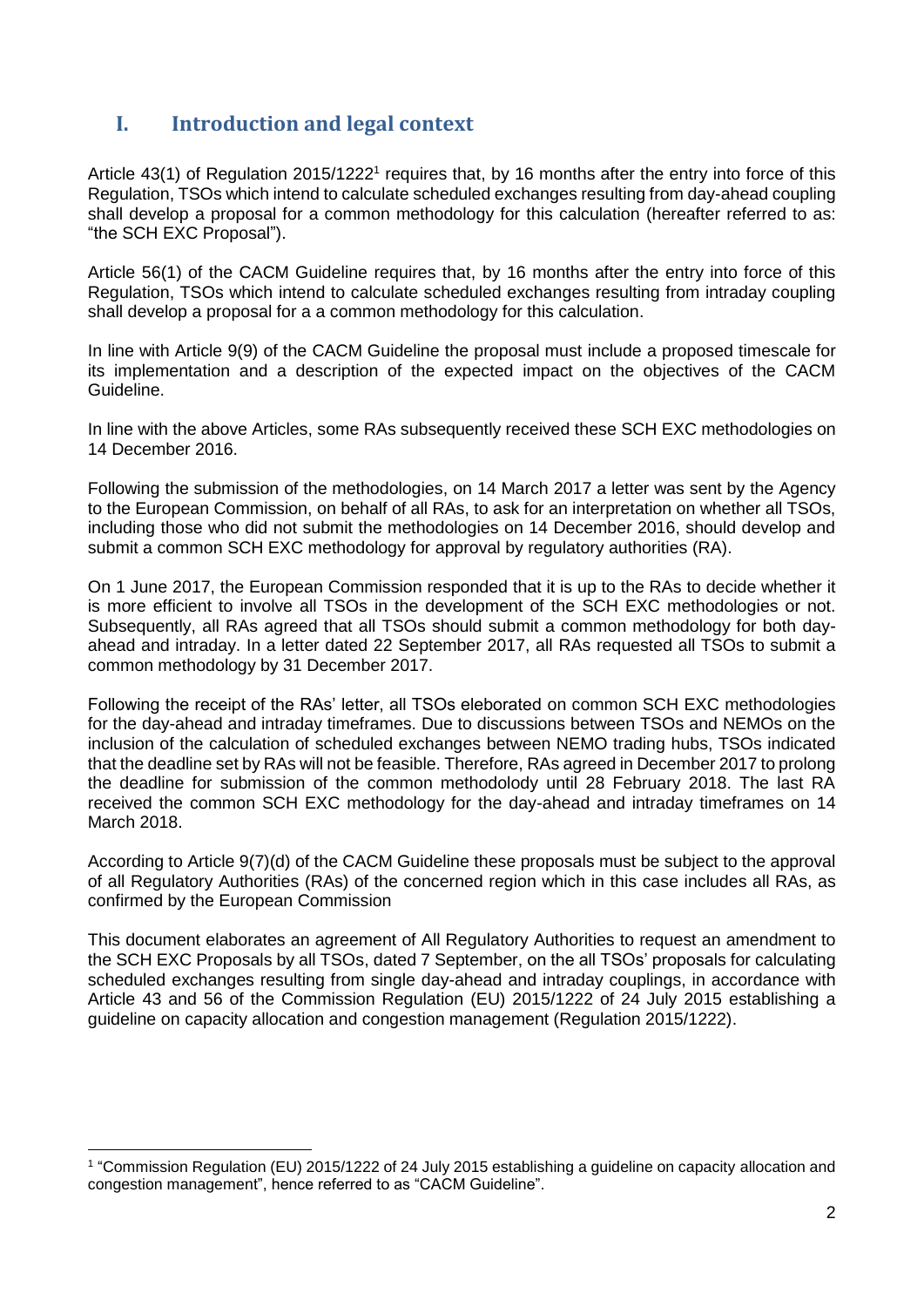This agreement of All Regulatory Authorities shall provide evidence that a decision on the SCH EXC Proposal does not, at this stage, need to be adopted by ACER pursuant to Article 9(11) of the Regulation 2015/1222. This agreement is intended to constitute the basis on which All Regulatory Authorities will each subsequently request an amendment to the SCH EXC Proposal pursuant Article 9(12).

The legal provisions relevant to the submission and this All Regulatory Authority agreement on the request of amendemend of the SCH EXC Proposal, can be found in Articles 3, 8, 9, 43, 49, 56, 60, 61 and 82 of the Regulation 2015/1222.

**Article 3** of Regulation 2015/1222*:*

*This Regulation aims at:*

- *(a) Promoting effective competition in the generation, trading and supply of electricity;*
- *(b) Ensuring optimal use of the transmission infrastructure;*
- *(c) Ensuring operational security;*
- *(d) Optimising the calculation and allocation of cross-zonal capacity;*
- *(e) Ensuring fair and non-discriminatory treatment of TSOs, NEMOs, the Agency, regulatory authorities and market participants;*
- *(f) Ensuring and enhancing the transparency and reliability of information;*
- *(g) Contributing to the efficient long-term operation and development of the electricity transmission system and electricity sector in the Union;*
- *(h) Respecting the need for a fair and orderly market and fair and orderly price formation;*
- *(i) Creating a level playing field for NEMOs;*
- *(j) Providing non-discriminatory access to cross-zonal capacity*

## **Article 8** of Regulation 2015/1222**:**

- *1. (…)*
- *2. (…)*

*(g) where required, establish scheduled exchange calculators for calculating and publishing scheduled exchanges on borders between bidding zones in accordance with Articles 49 and 56;*

*[…]*

## **Article 9** of Regulation 2015/1222

- *1. TSOs and NEMOs shall develop the terms and conditions or methodologies required by this Regulation and submit them for approval to the competent regulatory authorities within the respective deadlines set out in this Regulation. Where a proposal for terms and conditions or methodologies pursuant to this Regulation needs to be developed and agreed by more than one TSO or NEMO, the participating TSOs and NEMOs shall closely cooperate. TSOs, with the assistance of ENTSO for Electricity, and all NEMOs shall regularly inform the competent regulatory authorities and the Agency about the progress of developing these terms and conditions or methodologies.*
- *2. (…)*
- *3. (…)*
- *4. (…)*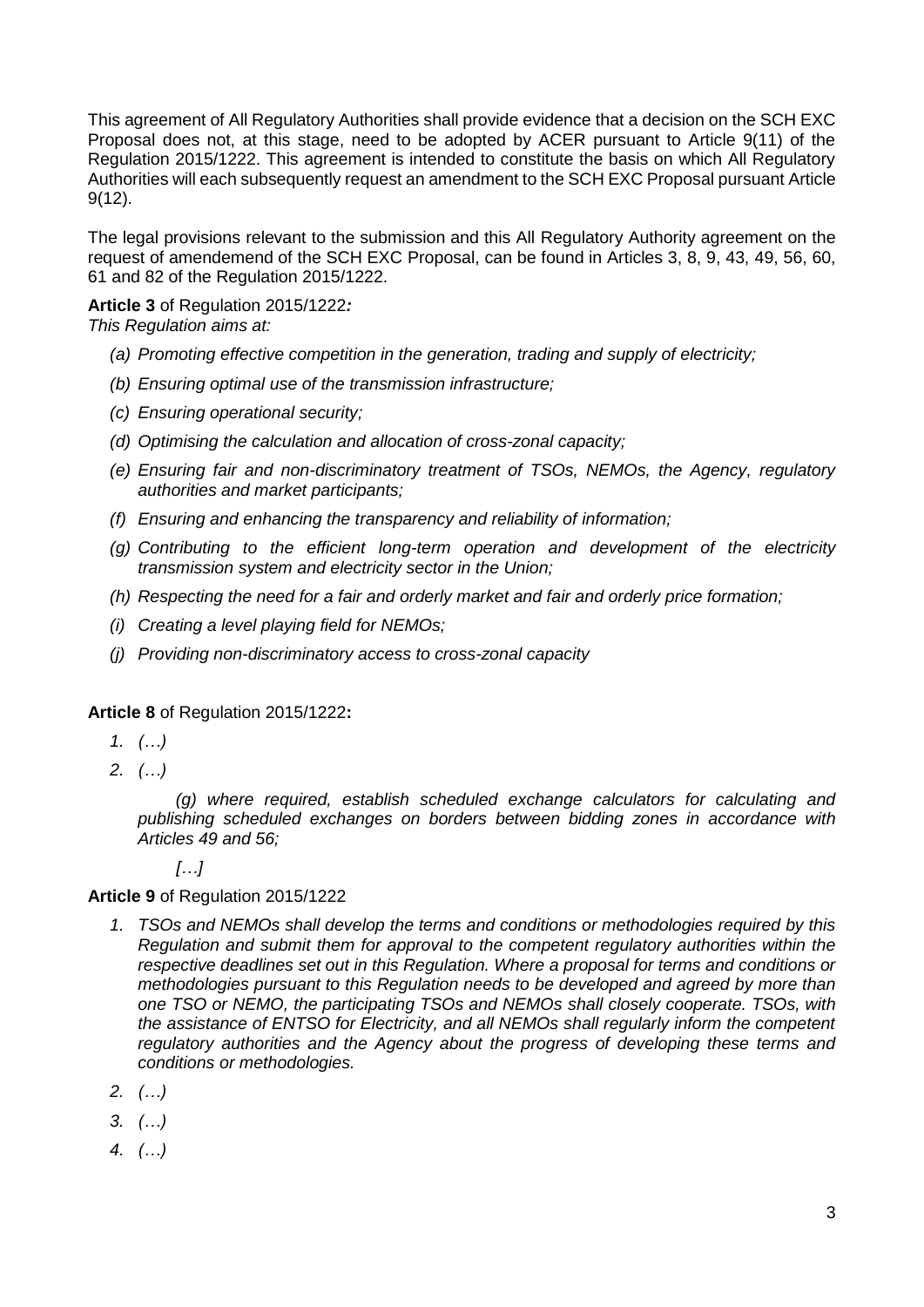- *5. Each regulatory authority shall approve the terms and conditions or methodologies used to calculate or set out the single day-ahead and intraday coupling developed by TSOs and NEMOs. They shall be responsible for approving the terms and conditions or methodologies referred to in paragraphs 6, 7 and 8.*
- *6. (…)*
- *7. The proposals for the following terms and conditions or methodologies shall be subject to approval by all regulatory authorities of the concerned region:*

*(…)*

*(d) the common methodologies for the calculation of scheduled exchanges in accordance with Articles 43(1) and 56(1);*

*(…)*

*8. (…)*

- *9. The proposal for terms and conditions or methodologies shall include a proposed timescale for their implementation and a description of their expected impact on the objectives of this Regulation. Proposals on terms and conditions or methodologies subject to the approval by several or all regulatory authorities shall be submitted to the Agency at the same time that they are submitted to regulatory authorities. Upon request by the competent regulatory authorities, the Agency shall issue an opinion within three months on the proposals for terms and conditions or methodologies.*
- *10. Where the approval of the terms and conditions or methodologies requires a decision by more than one regulatory authority, the competent regulatory authorities shall consult and closely cooperate and coordinate with each other in order reach an agreement. Where applicable, the competent regulatory authorities shall take into account the opinion of the Agency. Regulatory authorities shall take decisions concerning the submitted terms and conditions or methodologies in accordance with paragraphs 6, 7 and 8, within six months following the*  receipt of the terms and conditions or methodologies by the regulatory authority or, where *applicable, by the last regulatory authority concerned.*

*11. (…)*

*12. In the event that one or several regulatory authorities request an amendment to approve the terms and conditions or methodologies submitted in accordance with paragraphs 6, 7 and 8, the relevant TSOs or NEMOs shall submit a proposal for amended terms and conditions or methodologies for approval within two months following the requirement from the regulatory authorities. The competent regulatory authorities shall decide on the amended terms and conditions or methodologies within two months following their submission. Where the competent regulatory authorities have not been able to reach an agreement on terms and conditions or methodologies pursuant to paragraphs (6) and (7) within the two-month deadline, or upon their joint request, the Agency shall adopt a decision concerning the amended terms and conditions or methodologies within six months, in accordance with Article 8(1) of Regulation (EC) No 719/2009. If the relevant TSOs or NEMOs fail to submit a proposal for amended terms and conditions or methodologies, the procedure provided for in paragraph 4 of this Article shall apply.*

*13. (…)*

*14. (…)*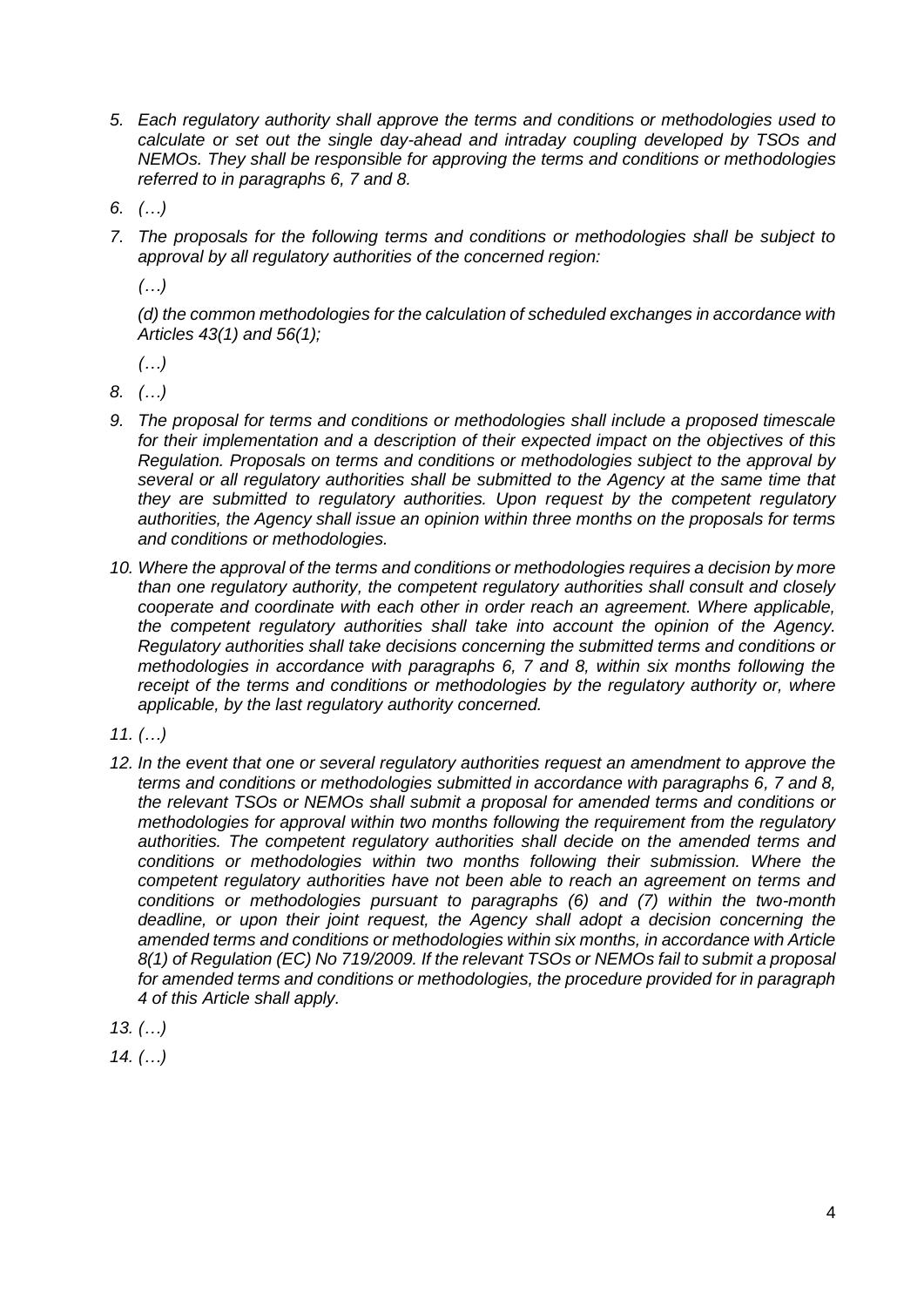**Article 43** of Regulation 2015/1222**:**

- *1. By 16 months after the entry into force of this Regulation, TSOs which intend to calculate scheduled exchanges resulting from single day-ahead coupling shall develop a proposal for a common methodology for this calculation. The proposal shall be subject to consultation in accordance with Article 12.*
- *2. The methodology shall describe the calculation and shall list the information which shall be provided by the relevant NEMOs to the scheduled exchange calculator established in accordance with Article 8(2)(g) and the time limits for delivering this information. The time limit for delivering information shall be no later than 15.30 market time day- ahead.*
- *3. The calculation shall be based on net positions for each market time unit.*
- *4. No later than two years after the approval by the regulatory authorities of the concerned region of the proposal referred to in paragraph 1, TSOs applying scheduled exchanges shall review the methodology. Thereafter, if requested by the competent regulatory authorities, the methodology shall be reviewed every two years.*

#### **Article 49** of Regulation 2015/1222**:**

- *1. Each scheduled exchange calculator shall calculate scheduled exchanges between bidding zones for each market time unit in accordance with the methodology established in Article 43.*
- *2. Each scheduled exchange calculator shall notify relevant NEMOs, central counter parties, shipping agents and TSOs of the agreed scheduled exchanges.*

#### **Article 56** of Regulation 2015/1222**:**

- *1. By 16 months after the entry into force of this Regulation, TSOs which intend to calculate scheduled exchanges resulting from single intraday coupling shall develop a proposal for a common methodology for this calculation. The proposal shall be subject to consultation in accordance with Article 12.*
- *2. The methodology shall describe the calculation and shall list the information which shall be provided by the relevant NEMOs to the scheduled exchange calculator established and the time limits for delivering this information.*
- *3. The calculation shall be based on net positions as specified in Article 52(1)(b).*
- *4. No later than two years after the approval by the regulatory authorities of the concerned region of the proposal referred to in paragraph 1, TSOs applying scheduled exchanges shall review the methodology. Thereafter, if requested by the competent regulatory authorities, the methodology shall be reviewed every two years.*

#### **Article 60** of Regulation 2015/1222**:**

*1. All NEMOs performing MCO functions shall deliver the continuous trading matching algorithm results:* 

*(a) to all other NEMOs, for results on the execution status per trade specified in Article 52(1)(a);*

*(b) to all TSOs and scheduled exchange calculators, for results single net positions specified in Article 52(1)(b).* 

*2. (…)*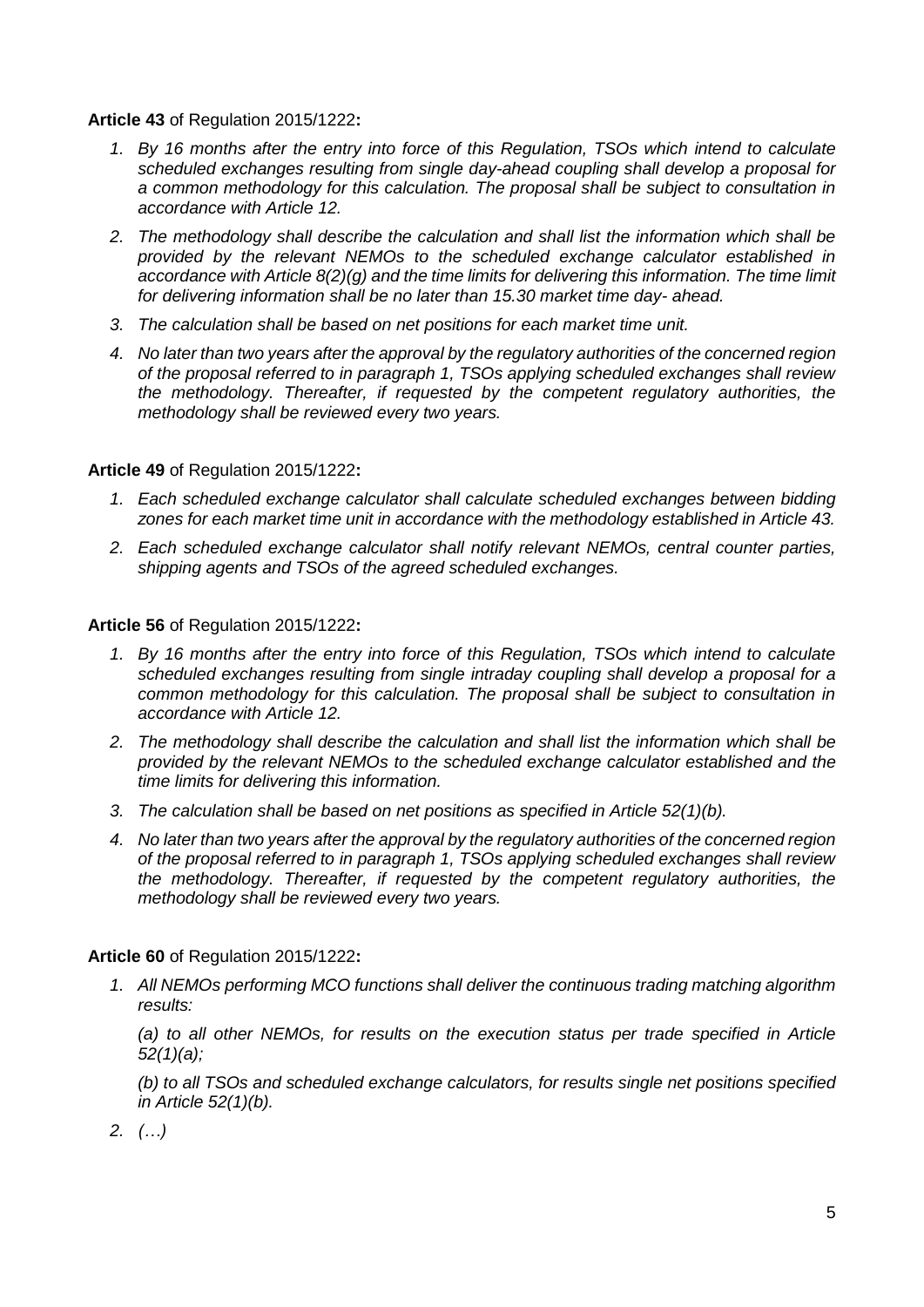*3. If, in accordance with paragraph 1(b), any NEMO, for reasons outside its responsibility, is unable to deliver these continuous trading matching algorithm results, it shall notify all TSOs and each scheduled exchange calculator as soon as reasonably practicable. All NEMOs shall notify the market participants concerned.*

**Article 61** of Regulation 2015/1222**:**

- *1. Each scheduled exchange calculator shall calculate scheduled exchanges between bidding zones for each market time unit in accordance with the methodology established in Article 56.*
- *2. Each scheduled exchange calculator shall notify relevant NEMOs, central counter parties, shipping agents and TSOs of the agreed scheduled exchanges.*

**Article 82** of Regulation 2015/1222**:**

- *1. The entity or entities performing the MCO functions shall be monitored by the regulatory authorities or relevant authorities of the territory where they are located. Other regulatory authorities or relevant authorities, and the Agency, shall contribute to the monitoring where adequate. The regulatory authorities or relevant authorities primarily responsible for monitoring a NEMO and the MCO functions shall fully cooperate and shall provide access to information for other regulatory authorities and the Agency in order to ensure proper monitoring of single day-ahead and intraday coupling in accordance with Article 38 of Directive 2009/72/EC.*
- *2. Monitoring of the implementation of single day-ahead and intraday coupling by ENTSO for Electricity in accordance with Article 8(8) of Regulation (EC) No 714/2009 shall in particular cover the following matters:*

*(…)*

*(f) the review of the methodology for calculating scheduled exchanges resulting from single day-ahead coupling in accordance with Article 43(4).*

# **II. All TSOs' proposals**

TSOs' submitted two proposals, one for the methodology for calculating scheduled exchanges resulting from single day-ahead coupling in accordance with Article 43 of Regulation 2015/1222 and one for calculating scheduled exchanges resulting from single intraday coupling in accordance with Article 56 of Regulation 2015/1222.

Each of these is subject to the All Regulatory Authorities approval process, as outlined in Article 9 of the CACM Regulation.

The proposals contain, as required by Article 9(9) of Regulation 2015/1222, a description of the timeline for implementation as well as a description of the expected impact of objectives of the Regulation as listed in Article 3.

TSOs also submitted two supporting documents for further information regarding the proposals. This document contains a more in-depth description of the calculation methodologies but is not submitted for the approval of All Regulatory Authorities. Finally, following the requirements in Article 12(3) on the transparency of the outcome of the public consultation, a consultation report including the views of the stakeholders and the assessment of TSOs has been included in the relevant explanatory note of the proposal along.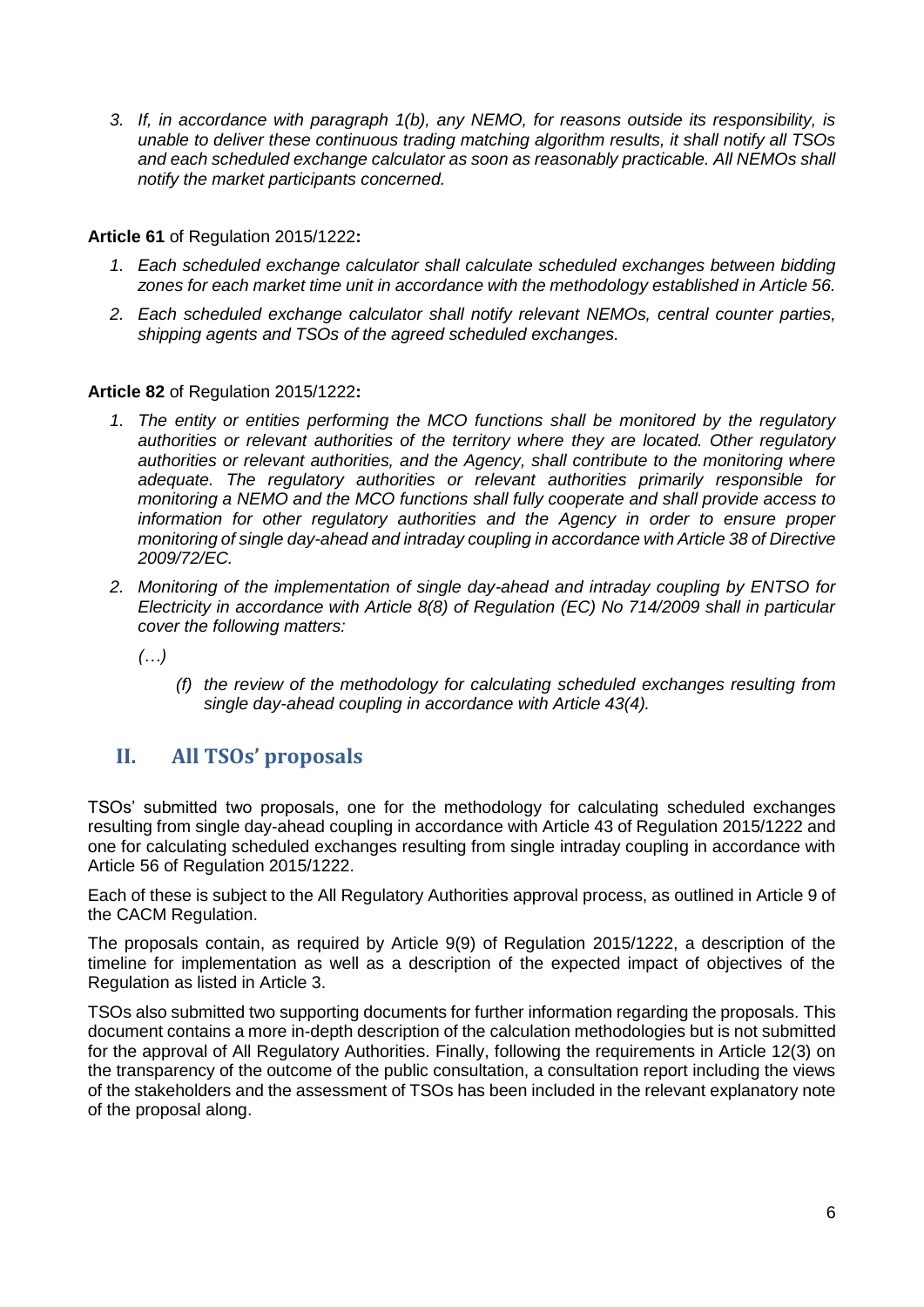# **III. All Regulatory Authoritys' position**

## *General remarks for both proposals*

#### On the format

All RAs ask all TSOs to be extra careful with the wording as the usage of defined terms is not fully consistent. Abbreviations should be defined prior to their usage (e.g. CCR), consistent wording regarding to Regulation 2015/1222 should be used (e.g. algorithm should be price coupling algorithm, prices should be market prices) and most importantly text and formulas should consistently refer to scheduled exchanges not to flows (as defined in Regulation 2015/1222 where only scheduled exchanges and not scheduled flows are defined)

All RAs ask TSOs to use a consistent format also for descriptions and variable names in formulas and to double check indexes, sets and used parameters since there are still many inconsistencies (line vs. interconnector, period vs. market time unit, etc.).

#### On deadlines

-

Regarding Art. 4(7) of the day-ahead proposal, all RAs are of the view that the wording "timely manner" is not clear enough. All RAs therefore ask all TSOs, after consultation with NEMOs, to introduce a more precise definition of the deadline for the provision of the necessary information. TSOs, in determining the deadlines for provision of scheduled exchanges within the day-ahead timeframe, should duly consider the requirements under Transparency Regulation<sup>2</sup> and the necessity for this information to be provided ahead of the Intraday Cross-Zonal Gate Opening Time (15:00 CET). The reasoning for the setting of respective deadlines should be outlined in the explanatory document.

#### On the perimeter of the calculation

All TSOs shall also clearly define the perimeter of calculations (the whole Europe, per CCR or per bidding zone border) and any sub-parameters for each level of calculation.

#### On scheduling areas without NEMO trading hubs

Regarding the provision establishing the determination of net positions per scheduling area by the NEMOs as foreseen in the proposal, there are some doubts that they can be fulfilled for all the scheduling areas and all the TSOs. As it is not possible to either calculate net positions nor allocated capacities based on the trades when there is no NEMO trading hub in a scheduling area, the dayahead and intraday SCH EXC methodologies shall mention that the different inputs/outputs at the level of scheduling area is only possible for scheduling areas where at least one NEMO operates.

#### On additional information to be included in the explanatory document

All RAs ask all TSOs to include the following information in the explanatory note of the amended proposal:

- Description of the connection(s) if any between this proposal and the advanced hybrid coupling and/or ramping restrictions
- Specification of the input to the scheduled exchanges calculations

<sup>2</sup> Commission Regulation (EU) No 543/2016 of 14 June 2013 on submission and publication of data in electricity markets (the "Transparency Regulation"), see in particular Articles 12(1)(f) and 12(2)(e). The scheduled day-ahead commercial exchanges are results of the day-ahead market coupling and have to be published at the latest one hour after the cut-off time.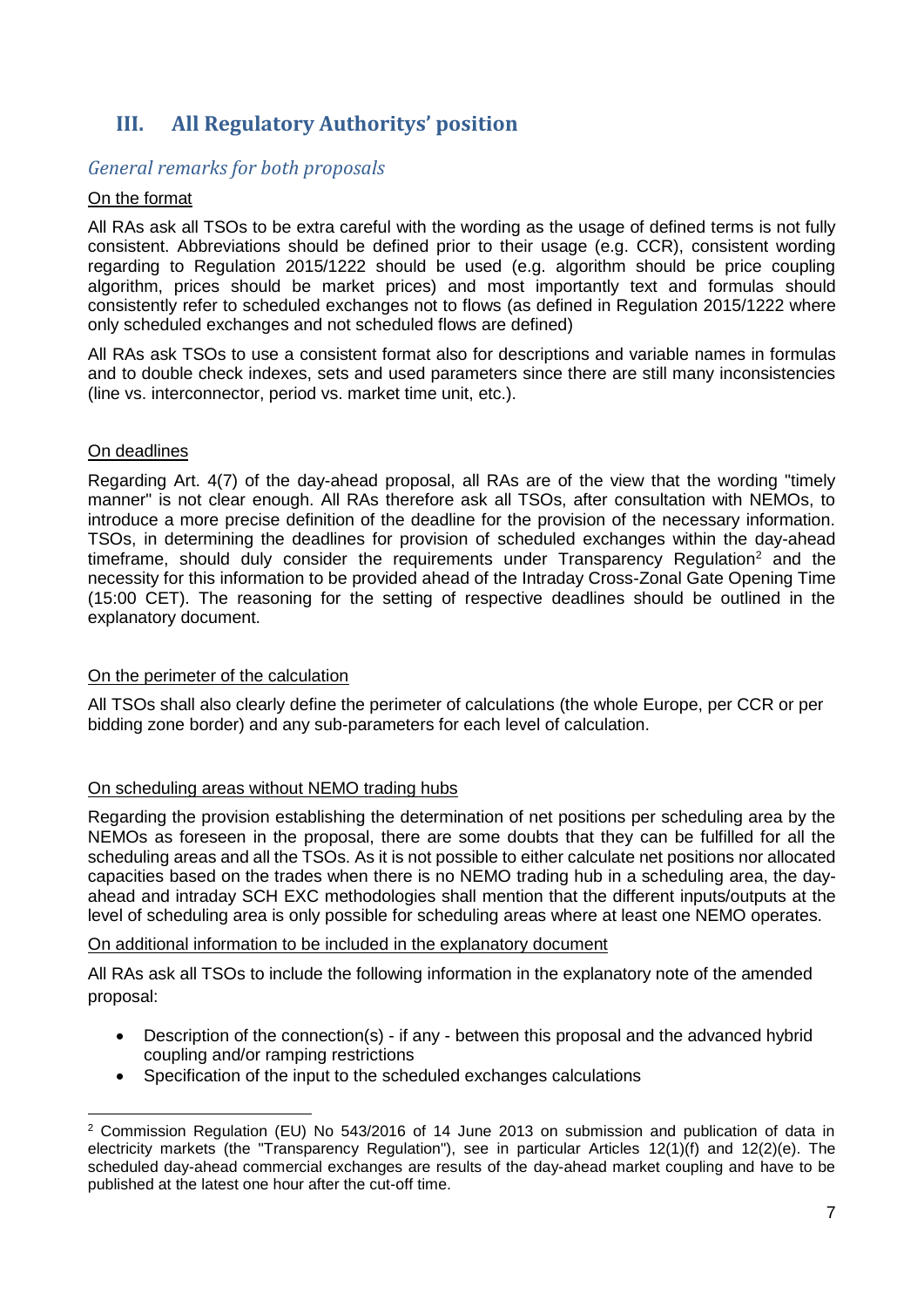# *On the content of the day-ahead proposal*

## Article 1 – Subject matter of scope

The output parameters described in Art. 1(2) shall be provided for each market time unit (as in Art. 4).

#### Article 3 – List of information required from relevant NEMOs

All RAs request all TSOs to clarify the status of the information they ask from NEMOs. Indeed, according to Regulation 2015/1222, the only mandatory information that algorithm shall provide is the net position and the price per bidding zone. More specifically, all TSOs shall also refer to the all TSOs' requirements for the price coupling algorithm and the continuous trading matching algorithm (e.g. also including the requirement to provide scheduled exchanges on DC interconnector level), developed in accordance with Article 37(1) of Regulation 2015/1222. In the case NEMOs provide additional data, as it is foreseen in the current algorithm proposal, TSOs should clarify what would be the status of the collaboration between TSOs and NEMOs (e.g. a delegation of task according to Article 81 of CACM).

#### Article 4 – Scheduled exchange calculator

All RAs ask all TSOs to clarify the deadline for submission of information referred to in Art. 4(7).

#### Article 7 - Calculation of scheduled exchanges between bidding zones

All RAs ask all TSOs to include in the target function the 'indices of summation', including the 'lower bounds of summation' and the 'upper bounds of summation' and subindices of variables.

The usage of the term "interconnector" for a bidding zone border (or "bidding zone line" as in the explanatory document) is misleading here as there can be more than one interconnector between two bidding zones. All RAs ask all TSOs to provide a more clear wording here.

All RAs ask TSOs to clarify the variable  $\varphi$ . It seems to be the scheduled exchange between bidding zones (as it is also called "bidding zone line" in the explanatory document p.37) not the flow on an certain interconnector.

All RAs request TSOs to indicate how the cost coefficients will be determined by each TSO and which principles will be used to do so.

All RAs request TSOs to confirm that, in Art. 7(4)(ii) "regions" should be "bidding zones".

#### Article 8 – Calculation of scheduled exchanges between scheduling areas

All RAs ask all TSOs to use consistent format (font, etc.) and description of formulas in the proposal as the formula provided here looks totally different from the one in Art. 7 even though it provides for the same calculation only for different areas.

All RAs request TSOs to indicate how the cost coefficients will be determined by each TSO and which principles will be used to do so.

All RAs ask all TSOs to amend the description of the calculation according to the following:

Scheduled exchange should again (as in Art. 7) be  $\varphi$  not  $\overline{flow}$  (for bidding zones) or flow (for scheduling areas)